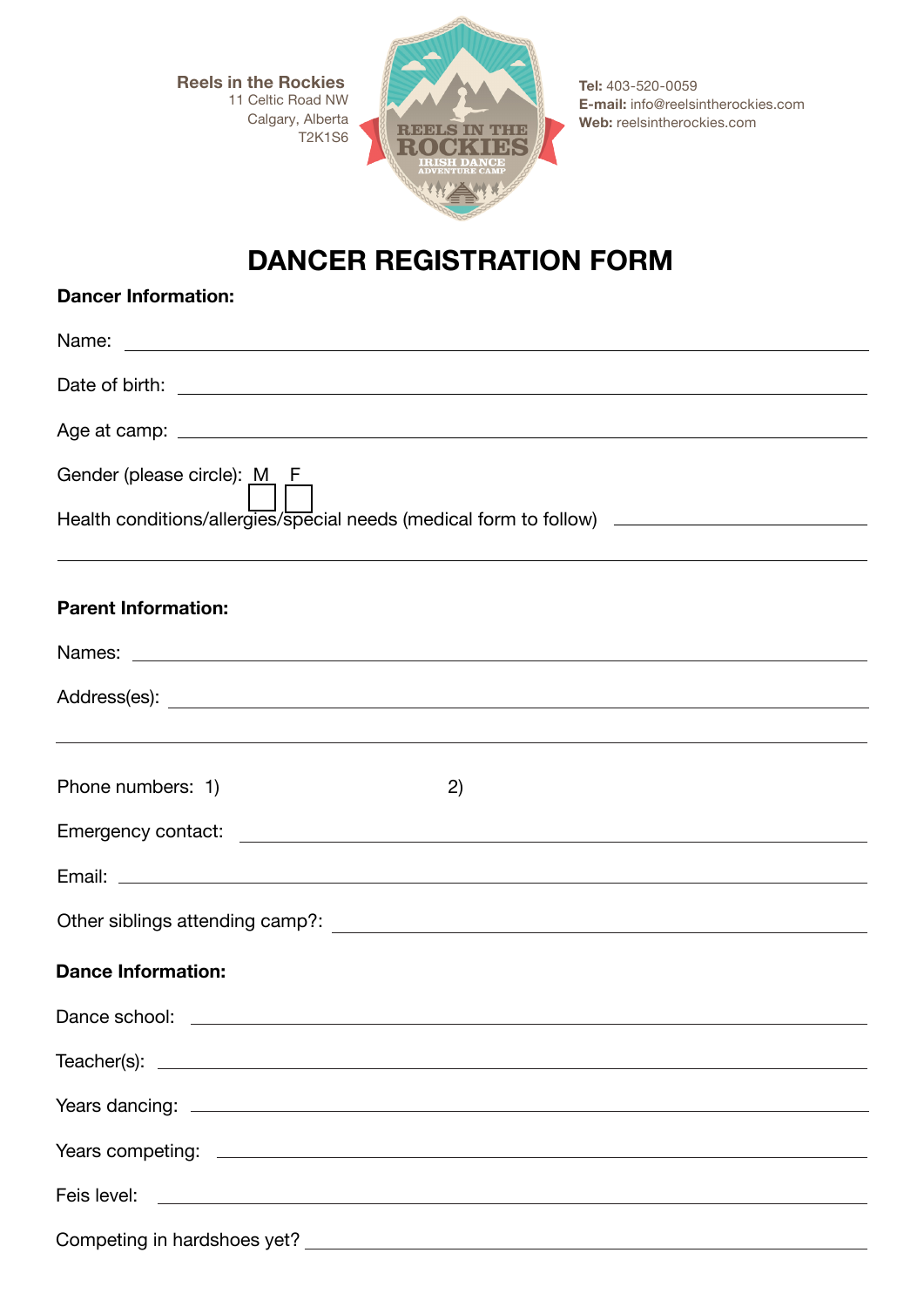**Room buddy preferences** (must be close in age, similar dance level and same gender) \* Will only be accommodated if possible.

| ာ<br><u>.</u> |  |  |
|---------------|--|--|
| ാ<br>ت        |  |  |

## **Payment of Fees**

Upon acceptance into the camp, there are three options for payment of fees: Please tick the box of the payment option that suits you best.



Pay the full amount at the time of registration.



Pay a deposit of \$400 per child and schedule the remainder by one payment on Feb.1st.



Pay a deposit of \$400 per child and schedule the remainder in 2 payments on Feb.1st and March 1st.

Note: Balances cannot be left on your account. Reels in the Rockies does not accept post-dated cheques. A \$25 service charge will be applied to each NSF payment. All payments must be completed by April 1st of the camp year. The application and supporting documents must be received at the Reels in the Rockies office within 1 month of your registration.

I am interested in transportation from Calgary International Airport (YYC) at an additional charge.

## **COVID-19 & Cancellation Policy:**

**As you know, there are constant changes regarding rules, regulations and travel restrictions with the Covid-19 pandemic. We are planning to go ahead as normal, but we acknowledge that we might need to change our strategy as we get closer to the date. Please note that it is possible that campers will be required to be vaccinated to attend.**

**Changes to Reels in the Rockies could potentially involve:**

- **A date change**
- **A different venue**
- **Updated programming/structure.**

**Thank you for your continued support as we navigate these challenging times. Cancellations received prior to April 1st, are entitled to a full refund minus a \$150 administration fee. After April 1st, refunds will only be issued with doctor's notes or due to circumstances beyond control (ie. unable to travel due to pandemic restrictions.) Written notice of the cancellation as well as a Medical Certificate will be required. If we change the programming or local restrictions mean we can't operate, you will be entitled to a full refund. Refunds will not be issued in instances where the camper is removed from the camp program at the choice or request of the camper or camper's parent(s)/ guardian(s) OR if the camper is dismissed from camp for contravention of the camp code of conduct for behavior.**

**Reels in the Rockies reserves the right to cancel programs at any time in which case a full refund will be issued. If traveling from out of province/country, we highly suggest you purchase insurance for your travel in case of cancellation.**